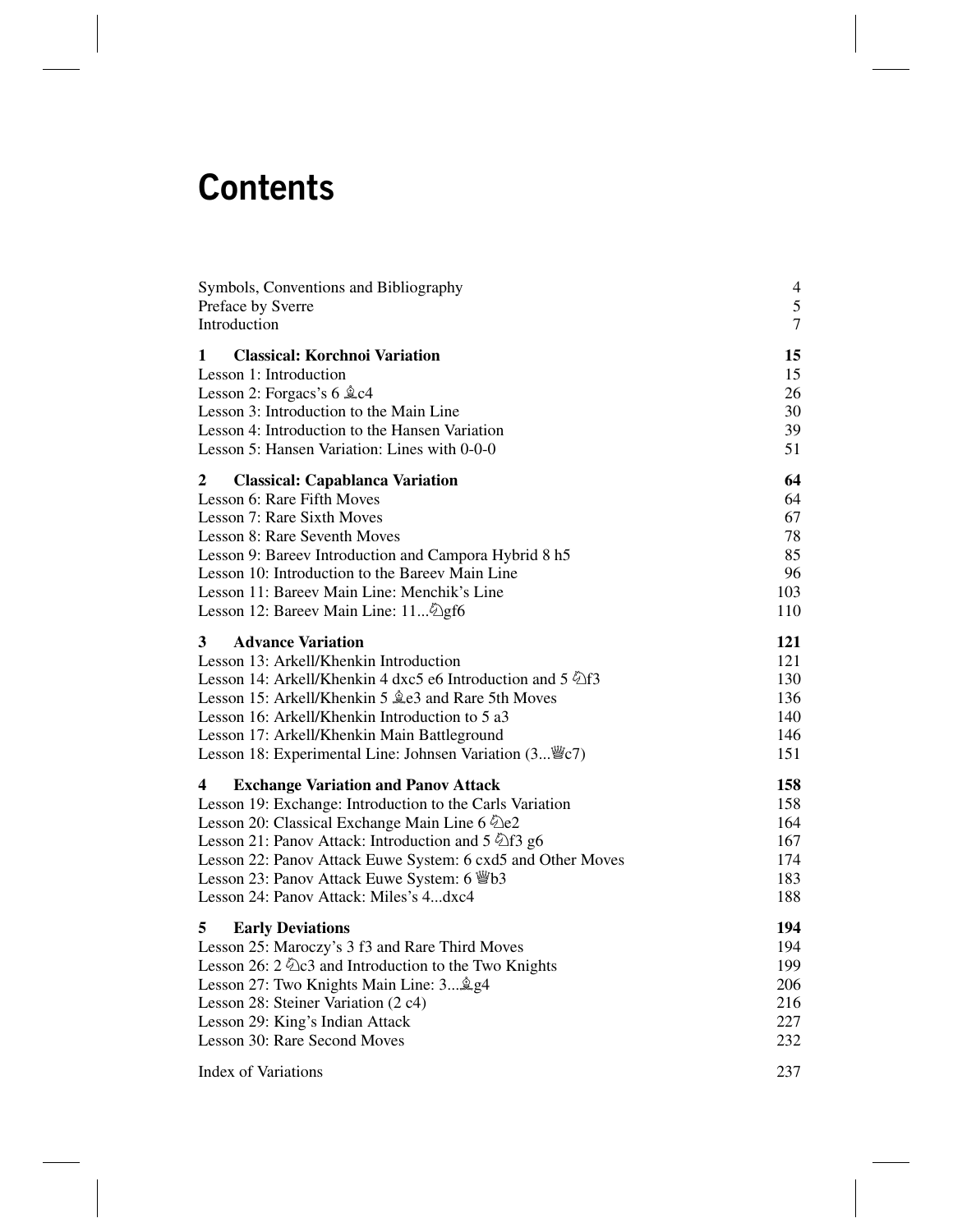## **3 Advance Variation**

### **Lesson 13: Arkell/Khenkin Introduction**

#### By: TRH

*Chess is a fighting game which is purely intellectual and includes chance.* RICHARD RÉTI

#### **1 e4 c6 2 d4 d5 3 e5** *(D)*

White doesn't develop or threaten anything and gives Black access to the f5-square. Yet this strange move is currently White's most popular choice.



#### **3...c5**

For an inexperienced player, Black's last move might seem mysterious. Why is it OK to move the c-pawn for a second time, as early as move three? It's not really a loss of tempo compared to standard lines, because Black usually ends up playing ...c5 anyway. Black's most common choice is  $3 \dots \hat{\mathbb{Z}}$  f5, but by delaying this move Black hopes to develop the bishop all the way to g4. To avoid this, White has to play accurately.

One reason for the Advance Variation's popularity is the fact that Black has only two replies that have stood the test of time. This, the Arkell/Khenkin Variation, is one of them. It's arguably a gambit, but definitely of the healthier variety and in my opinion the easier line to prepare for Black. While 3... \$15 seems to be in excellent theoretical shape, a practical difficulty is the number and variety of White's replies, ranging from the raving 4 g4 via 4 h4 to the quiet 4  $\triangle$ d2, but with Van der Wiel's 4  $\triangle$ c3 e6 5 g4 and Short's 4  $\triangle$ f3 as the most respected systems.

*Q: Is there really no third option? Maybe a tricky tactical line that will work as a surprise weapon?*

It's not particularly tactical but if you desperately need a surprise weapon, you could try the experimental 3...<sup>™</sup> c7!?. See Lesson 18 for some preliminary analysis.

## **Model Game 13 Perez Candelario – Delchev**

*Spanish Team Ch, Melilla 2011*

#### **1 e4 c6**

Up to the Olympiad in 2014, I was training with grandmaster Aleksander Delchev and achieved my best result ever. Delchev is a great fighter, and has won a lot of open tournaments. To do so, he has to win as Black, and the Caro-Kann can be the perfect weapon.

#### **2 d4 d5 3 e5 c5 4**  $\triangle$ **f3**

4 dxc5 is by far White's most popular move and will be the subject of Lessons 14 to 17. Among the quite numerous alternatives, the text-move is in my opinion the most critical. You will find some analysis of 4 c3 in 13B and of White's other 4th moves in 13A.

#### **4...Íg4**

 $4...\&$  c6 is a good alternative, and even more popular. However, this pin normally leads to much sharper play, where White also has real chances to go wrong.

#### **5 dxc5**

For the interesting 5 c4 and some less critical moves, see 13C.

**5...Ìc6 6 Íb5** *(D)*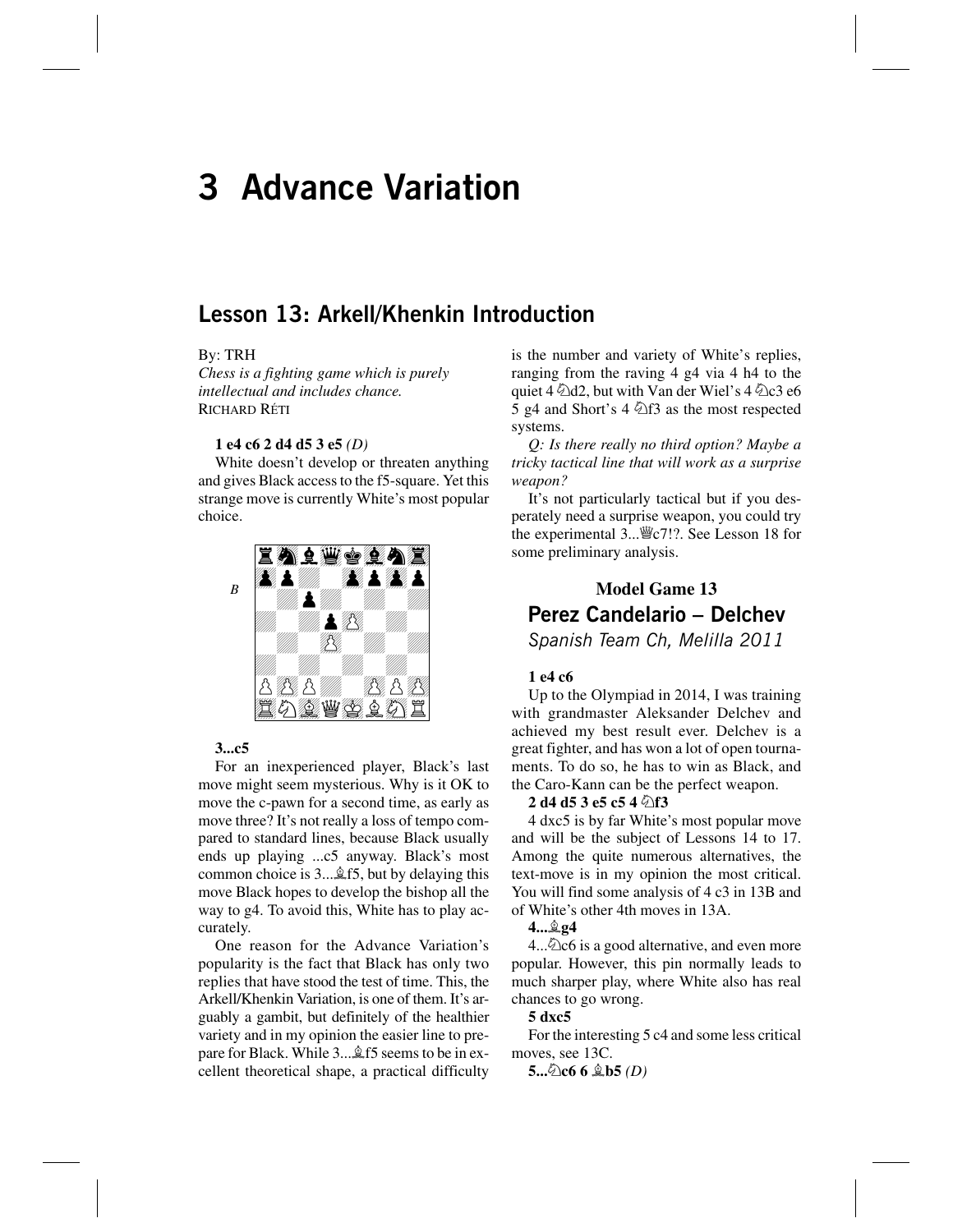Intending b4. For 6 c3, see 13D.



#### **6...Ëa5+**

This forces White to place his knight on c3. **7 Ìc3 e6 8 Íe3**

White can also play  $8 \triangle 42$  We  $79$  b4 *(D)*, with which he scores rather well.



However, with some accuracy over the next few moves, Black should be OK. After 9...a5 10 a3  $\&$ xf3 11 gxf3 (11  $\&$ xf3? is refuted by the simple 11...axb4, when White's rook on a1 is hanging)  $11...$   $\mathbb{W}$ xe5+ 12  $\mathbb{W}$ e2 Black has a choice:

a) With White's compromised structure it is natural to want to take the game a step closer to an endgame with  $12 \dots \frac{w}{2}$ xe2+?!  $13 \frac{w}{2}$ xe2  $\frac{w}{2}$ e7 14  $\hat{\triangle}$ a4, as in Pijpers-Nabaty, European Ch, Batumi 2018, but this queenless middlegame turns out to be treacherous for Black.

b) So  $12 \dots \frac{100}{3}$  seems a better option; e.g., 13  $\&$ d3 (13  $\&$ xc6+ bxc6 14  $\&$ b5 must be answered with  $14...\trianglelefteq d7!$ , when Black is OK)  $13...\trianglelefteq f6$ 14  $\ddot{\text{2}}$ d1  $\dot{\text{2}}$ e7 15  $\ddot{\text{2}}$ b5 宮f8 16 h4 h5 17 c4 (17 Êf1 Ëe5 reoffers the queen exchange now that Black's game is more stable) 17...axb4 18 cxd5 exd5 19 axb4 (Castro Salguero-E.Ramos, corr. 2017) and now 19...b6 (or even 19... $\Xi$ a2 20  $\Xi$ e3  $\Xi$ xd2 21  $\Xi$ xd2  $\Im$ xb4) looks playable.

We return to 8 Íe3 *(D)*:



#### **8...Ìe7 9 a3**

After 9 h3?!  $\&xf3$  10  $\&xf3$  a6 11  $\&a4$ ? (11  $\&xc6+\&xc6 \equiv J.Gyimesi-Gierth, corr. 2008)$ 11...0-0-0! Black is threatening ...d4 and is much better.

#### **9...0-0-0**

Black has alternatives, but I like this direct move.

#### **10 b4 Íxf3 11 gxf3**

11 營xf3 ②xb4 12 0-0 ②xc2 13 Iac1 was played in Mekhitarian-M.Santos, Campinas 2010. The position is very sharp, but Black is probably to be preferred after  $13...$  $x \in 3$  14 fxe3 \fif5.

**11...Ëc7** *(D)*



White has an extra pawn and the bishop-pair, but also has problems with his king safety and weak pawn-structure.

**12**  $\&$ **xc6** 

The immediate 12  $\angle$  f4?! g5 13  $\angle$  g3  $\angle$ xe5 is better for Black.

**12...** $\&$ **xc6** 13  $\&$ **f4** a6

Not  $13...g5$ ?  $14 \& b5! \pm$ . In the previous variation, the b5-square was not available to the white knight.

**14 Íg3 g5 15 h4** *(D)*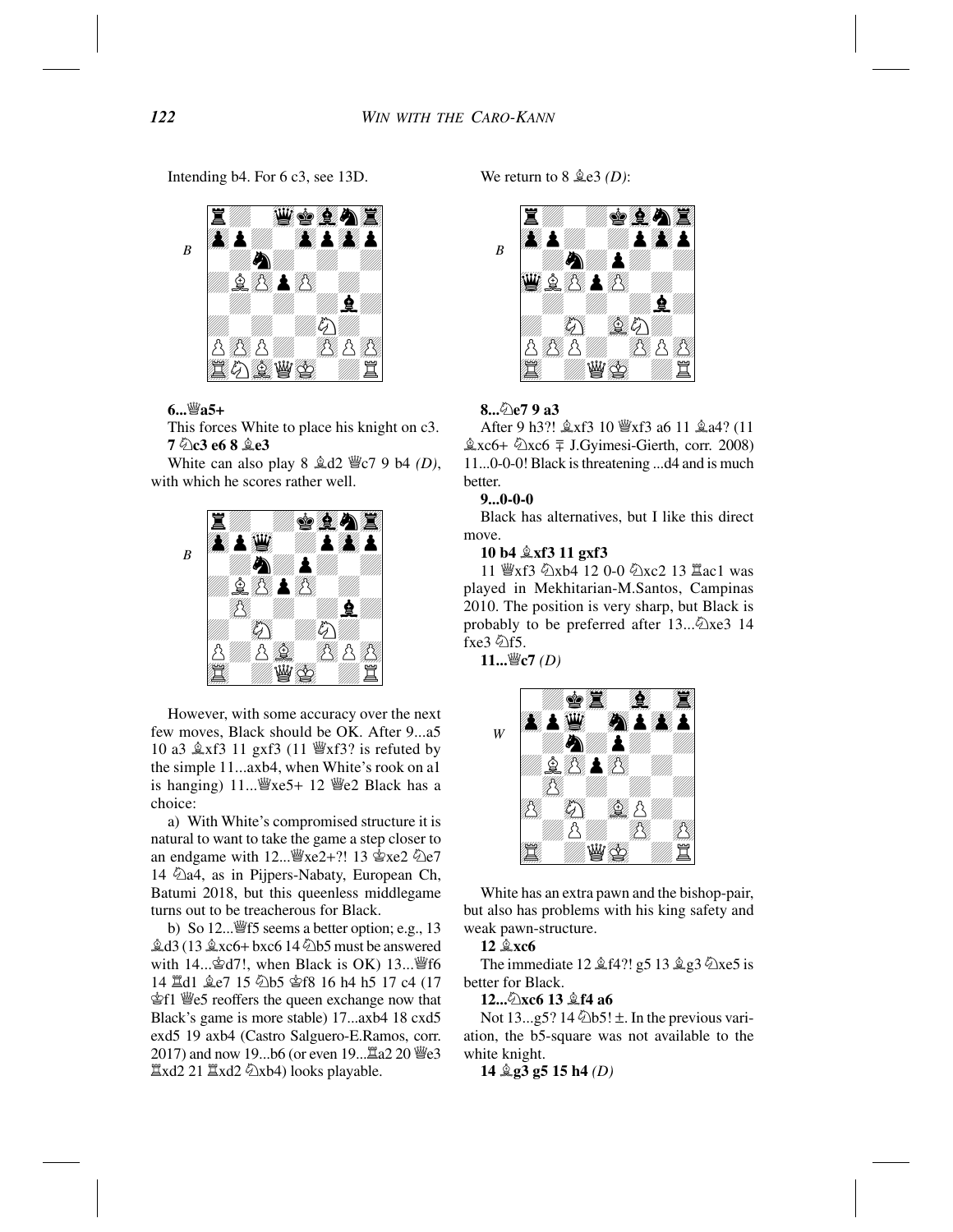Alternatively:

a) 15 0-0 h5 is very dangerous for White, Edouard-Fridman, European Ch, Plovdiv 2012.

b)  $15 \, \text{W}$ e2  $\text{\textdegree}$ d4  $16 \, \text{W}$ d3  $\text{\textdegree}$ f5 is at least equal for Black, Pijpers-Admiraal, Leiden tt 2017. c) 15  $\mathcal{H}$ d2 h5 and Black has no problems,

Tiglon-Ostrovsky, Charlotte 2018.



#### **15... g7 16 hxg5**  $\&$ **xe5 17**  $\&$ **e2 f6!**

By opening up the position, Black will give White's king a hard time.

#### **18 gxf6 Ëf7**

18...h5 has been played in a few games, but I like Delchev's interpretation.

#### **19 Îb1**

19 gxe5 公xe5 20 f4 公f3+ 21 查f1 營xf6 22 Îb1 e5 23 Ìg1 Ìd4 24 fxe5 Ëxe5 is equal according to the engine, but Black is much more active. Black prevailed in Neusch-Desquiens, corr. 2011.

#### **19...Íxg3 20 fxg3 Ëxf6**

White's position is very dangerous as there is no way to exchange pieces or to find a safe place for the king.

#### **21 Îb3 e5 22 Ëd2 h5 23 Îh4 e4 24 Êf2?** 24 Îf4 keeps White in the game.

#### **24...Ìe5 25 Îf4 Ëg5 26 b5** *(D)*

This is White's only chance – a counterattack on Black's king.



From now on you will see a lot of mistakes by both players, but don't judge them too harshly. **26...h4 27 g4 h3?**

It is getting amazingly complicated, but 27... ① c4 brings Black close to victory: 28 *S*under h3 29 bxa6? e3+ 30  $\Xi$ xe3 h2 31 a7  $\Xi$ h4+ 32  $\hat{\mathbb{Z}}$ g3 and now Black wins by promoting to a knight:  $32...h1@+!$ .

#### **28 bxa6**

Suddenly White is winning!

#### **28...h2 29 a7 ≝h4+ 30 ≌e3?**

Once again, the tables turn! 30  $\hat{\otimes}$  g3! h1 $\hat{\otimes}$ + 31  $\text{\textdegreeled{2}}e3 \text{\textdegreeled{2}}c4+32 \text{\textdegreeled{2}}d4$  and incredibly, now that White has escaped the checks, it's Black who is mated.

**30...Ìc4+ 31 Êd4** *(D)*



#### **31...Êc7?**

The position is so complicated that it's almost impossible to navigate. The engine says Black is winning after 31... 宫d7 32  $\Xi$ xb7+ 宫c6 but I dare you to continue successfully after  $33 \mathbb{Z}$ ff7.

#### **32 Îxb7+?**

After this there are no more adventures – Black is winning! White could have forced mate with a difficult line starting  $32 \mathbb{Z}f7 + \mathbb{Q}c6$ 33 含c3!!.

**32...Êxb7 33 Ëb4+ Êa8 0-1**

#### **Theory Magnifiers**

1 e4 c6 2 d4 d5 3 e5 c5 (4  $\triangle$ f3  $\triangle$ g4 5 dxc5  $\triangle$ c6 6 c3)

| 13A: $(4 \angle 2e)$ | 124 |
|----------------------|-----|
| 13B: 4c3             | 125 |
| 13C: $5c4$           | 127 |
| 13D:6c3              | 128 |

13A is significant mainly due to the transposition from the  $2 \triangleleft$ e2 line (see 30A). The quiet